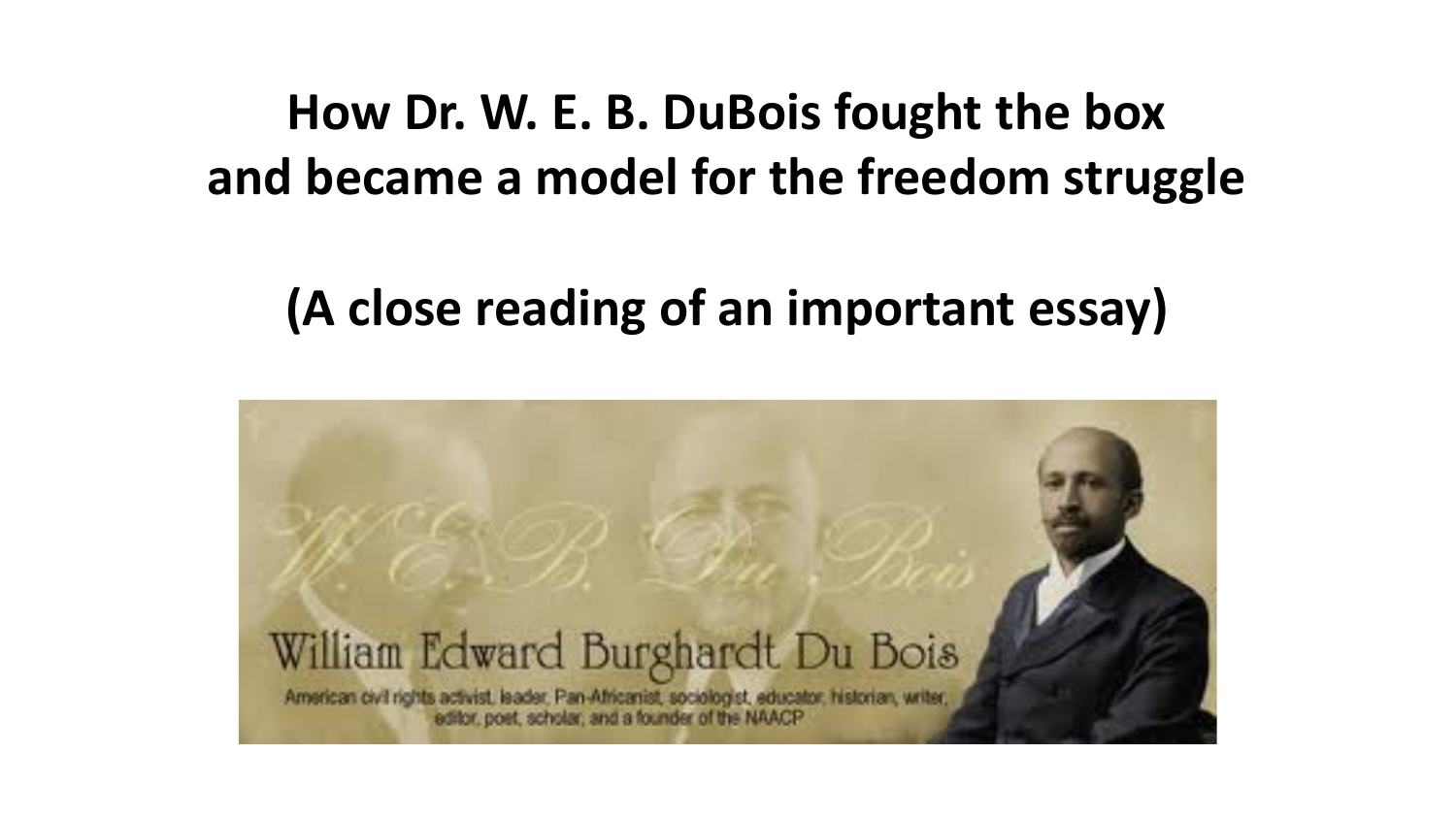

#### **W. E. B. DuBois 1868 - 1963**



**"One ever feels his twoness, -- an American, a Negro; two souls, two thoughts, two unreconciled strivings; two warring ideals in one dark body, whose strength alone keeps it from being torn asunder."** 

**"There are certain books in the world which every searcher for truth must know: the Bible, the Critique of Pure Reason, the Origin of Species, and Karl Marx's Capital."** 

**"But we do not merely protest; we make renewed demand for freedom in that vast kingdom of the human spirit where freedom has ever had the right to dwell: the expressing of thought to unstuffed ears; the dreaming of dreams by untwisted souls."** 

**"The cost of liberty is less than the price of repression."**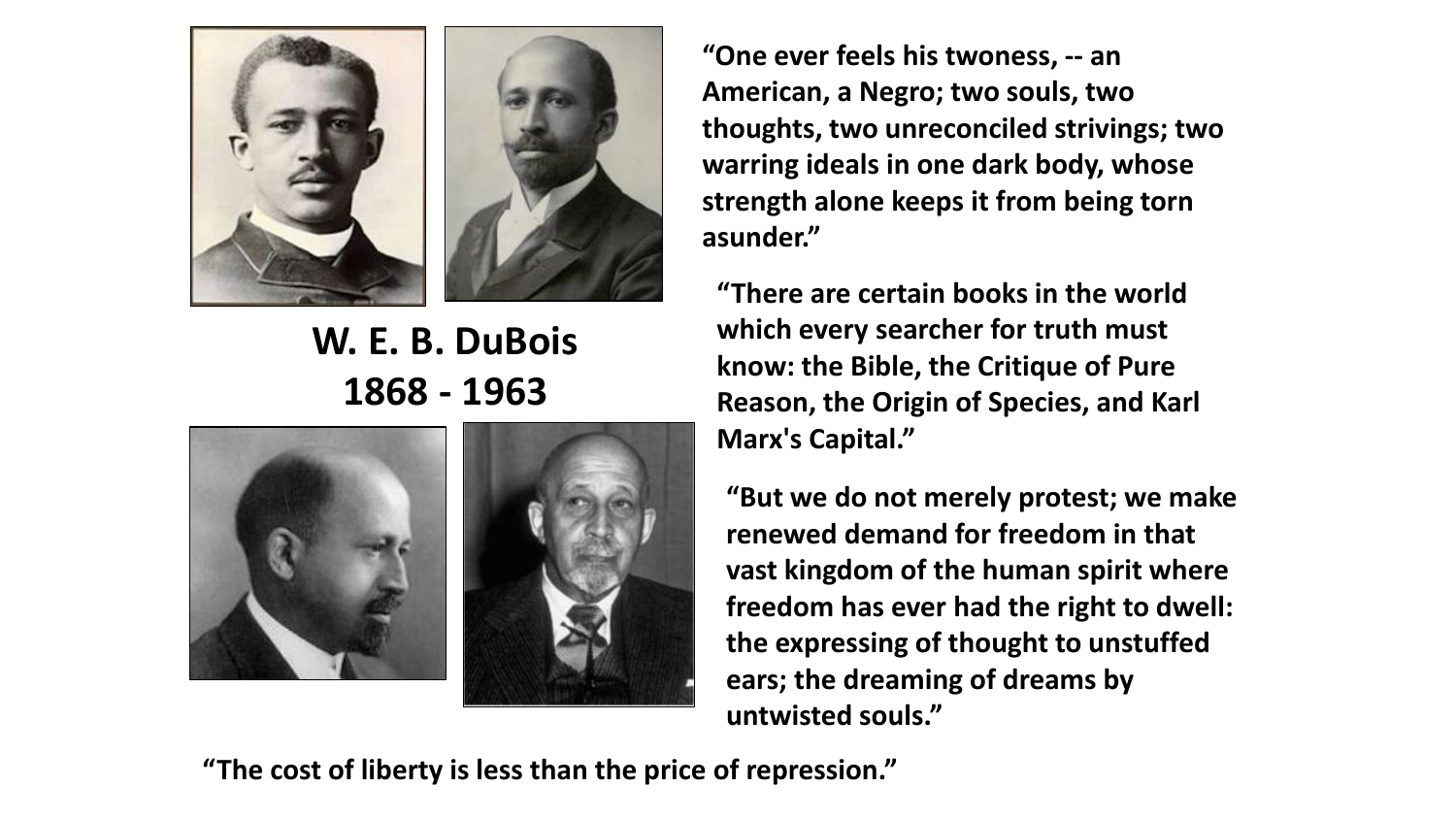**The context for the essay by DuBois written in 1944**

**Global economic crisis 1929 stock market crash Rise of Fascism 1933 Hitler appointed Chancellor of Germany Lynching in the US South 1892-1951 at least one official lynching a year**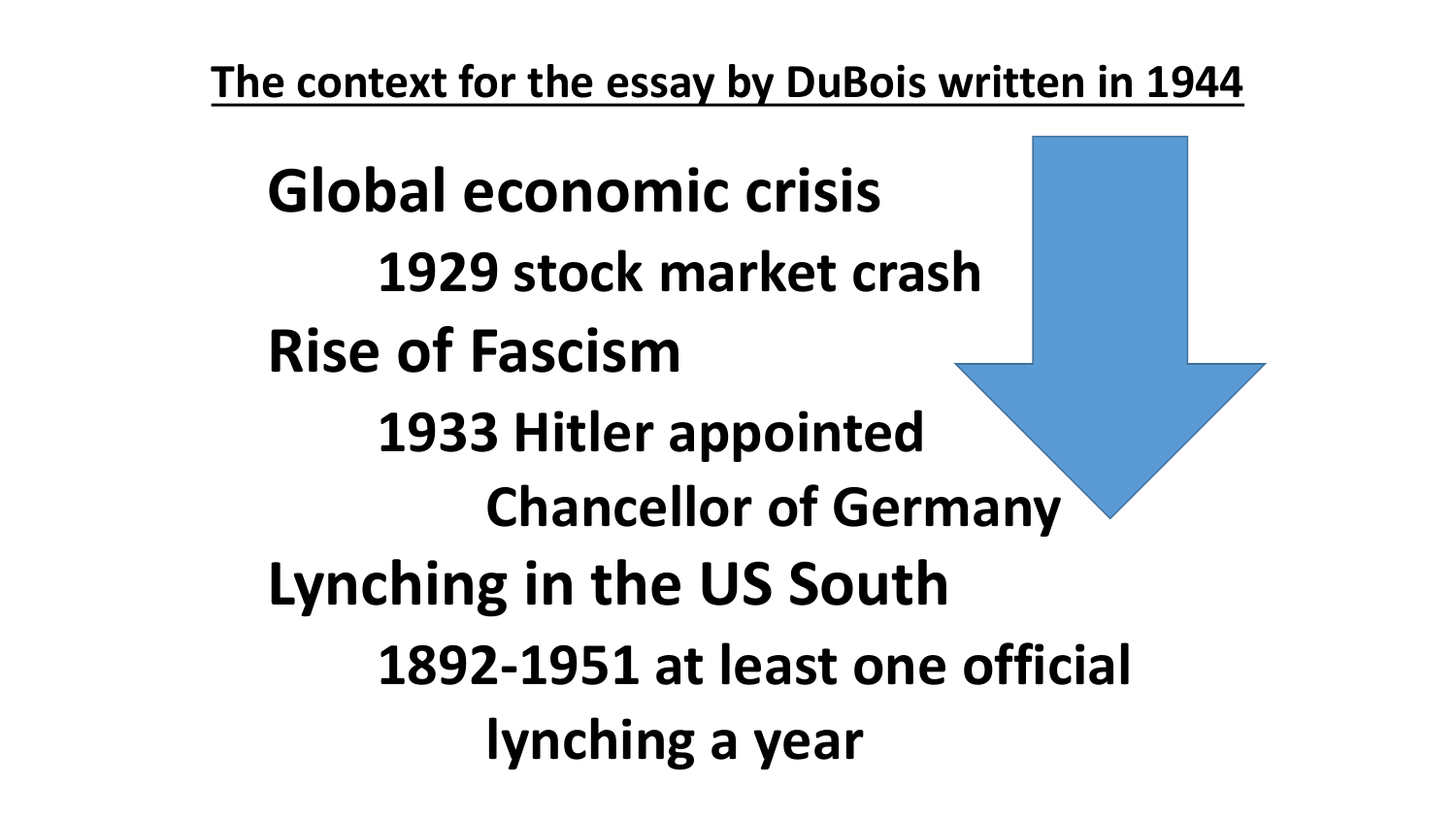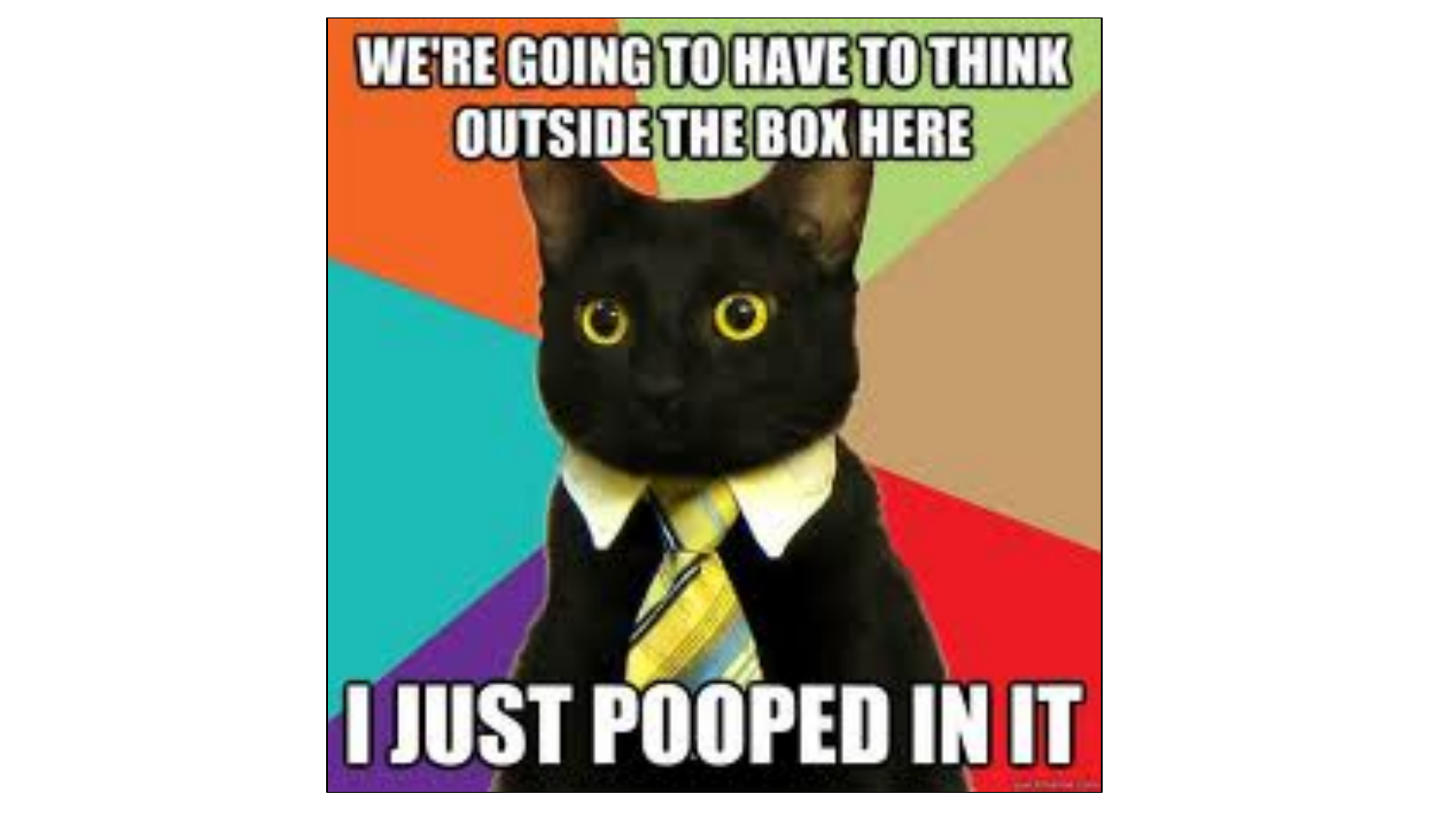#### **1941 State of the Union address**

In the future days, which we seek to make secure, we look forward to a world founded upon four essential human freedoms. The first is **freedom of speech** and expression—everywhere in the world. The second is **freedom of every person to worship**  God in his own way—everywhere in the world. The third is **freedom from want**—which, translated into world terms, means economic understandings which will secure to every nation a healthy peacetime life for its inhabitants—everywhere in the world. The fourth is **freedom from fear** which, translated into world terms, means a worldwide reduction of armaments to such a point and in such a thorough fashion that no nation will be in a position to commit an act of physical aggression against any neighbor—anywhere in the world. That is no vision of a distant millennium. It is a definite basis for a kind of world attainable in our own time and generation.

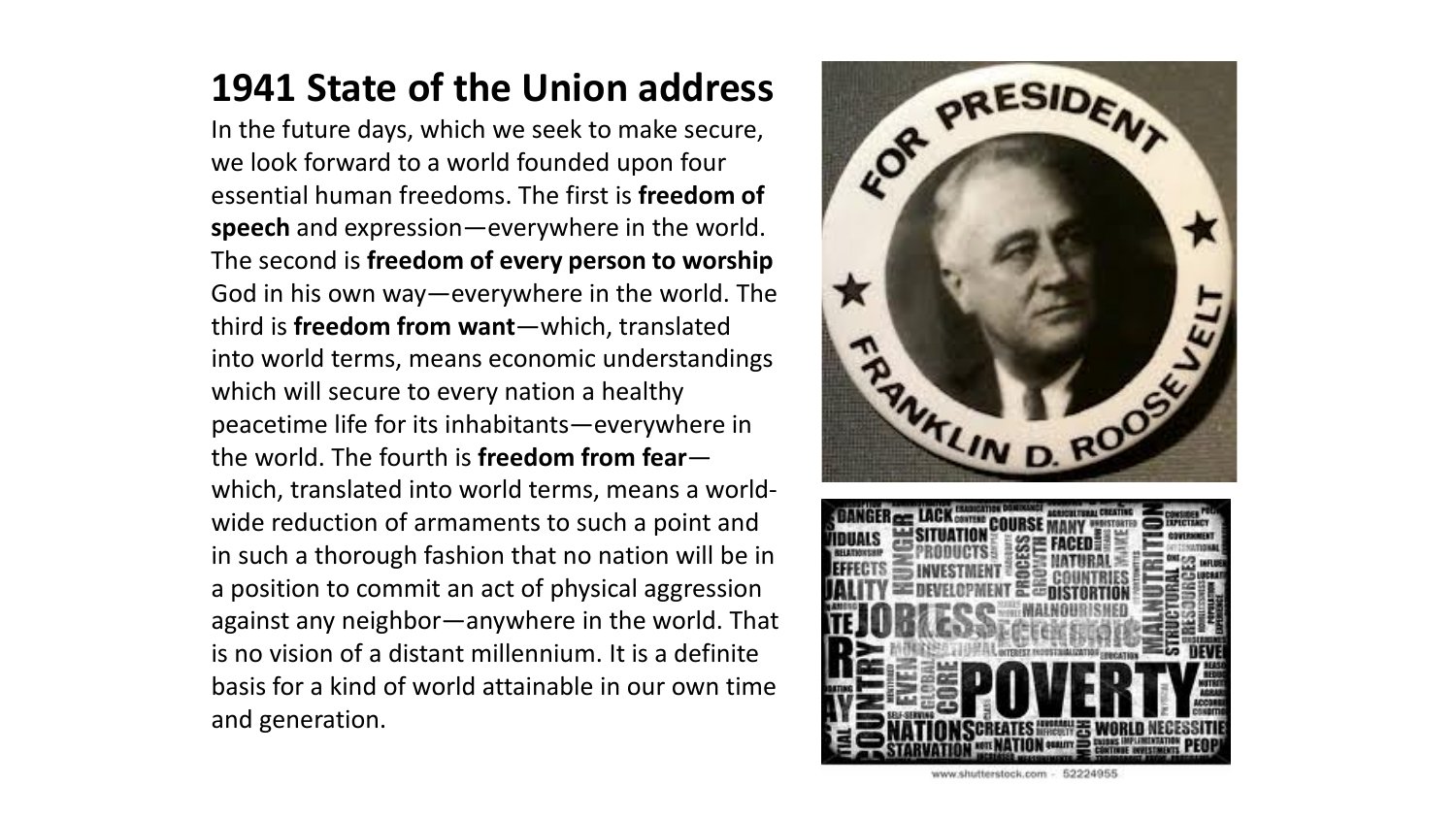**A Philip Randolph 1889-1979**



**1941**

## **March on Washington threat**

# **Executive Order 8802 The President's Committee on Fair Employment Practice**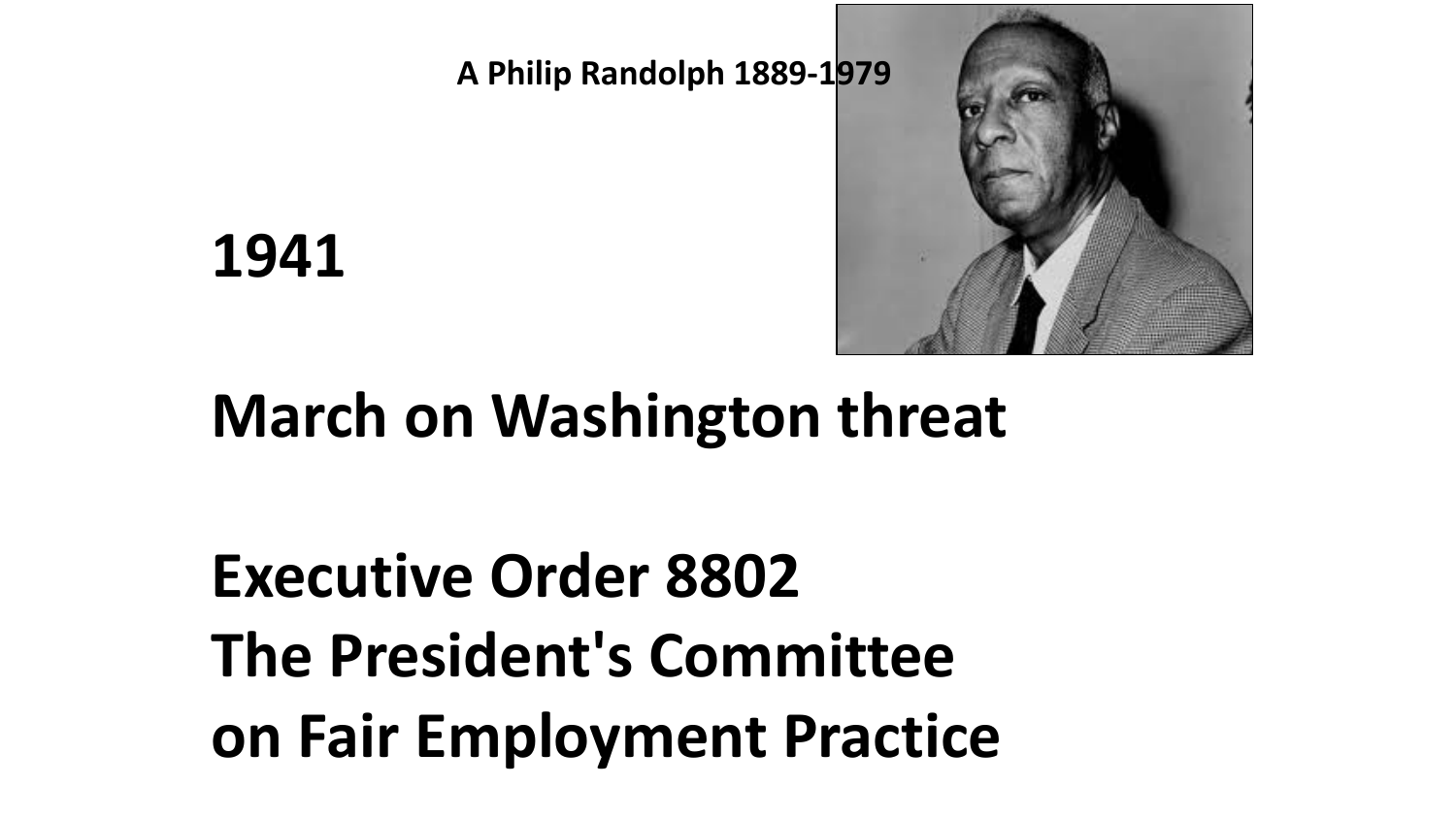

**Thurgood Marshall 1908 - 1993**

**1954**

#### **Brown vs Board of Education**

# **Massive movement for integrated Quality education**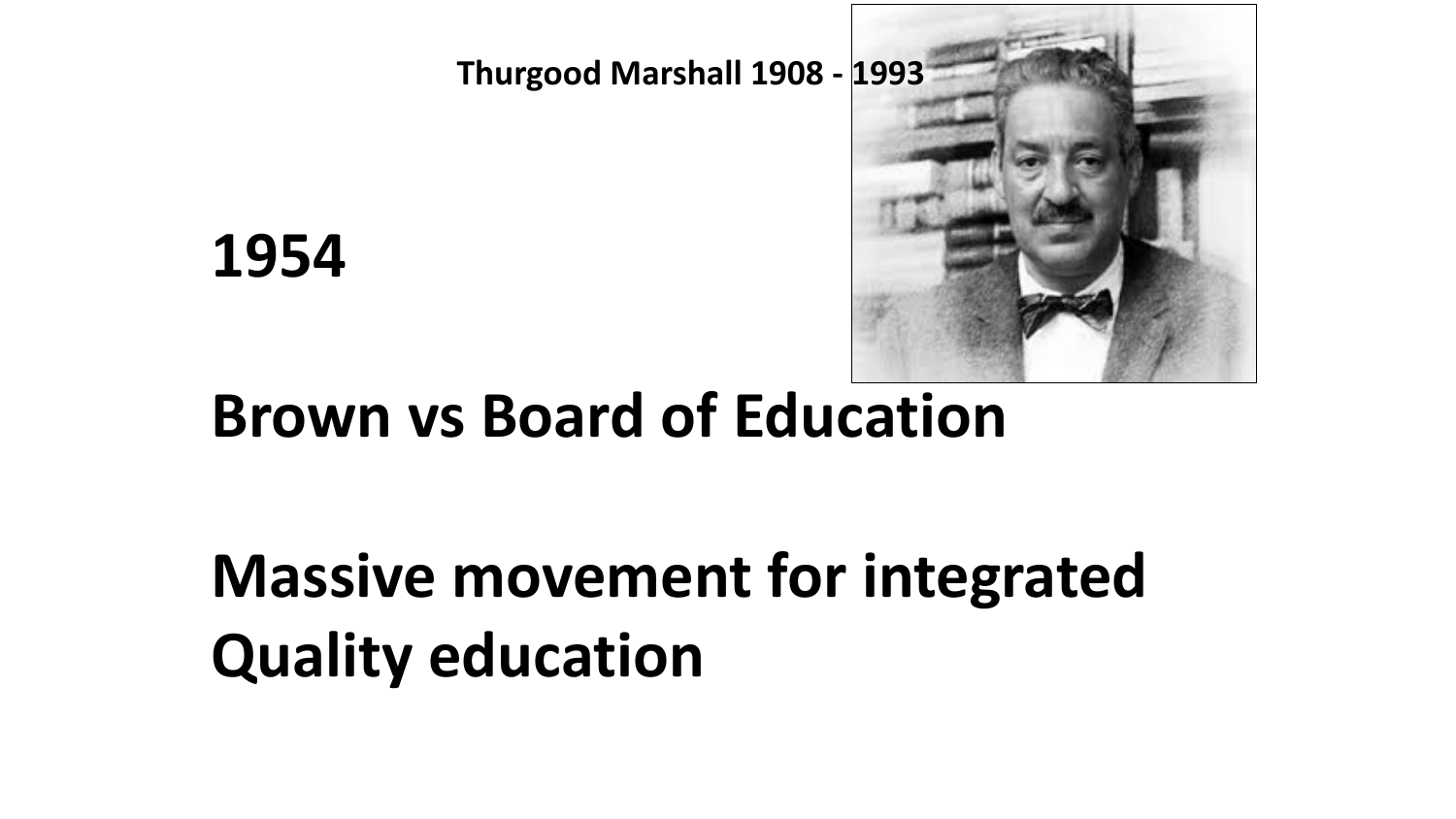#### **WHAT** THE NEGRO **WANTS**

#### Edited by RAYFORD W. LOGAN

**MARY MCLEOD BETHUNE STERLING A. BROWN** W. E. BURGHARDT DU BOIS GORDON B. HANCOCK LESLIE PINCKNEY HILL **LANGSTON HUGHES** RAYFORD W. LOGAN FREDERICK D. PATTERSON A. PHILIP RANDOLPH GEORGE S. SCHUYLER WILLARD S. TOWNSEND CHARLES H. WESLEY DOXEY A. WILKERSON ROY WILKINS

#### CHAPEL HILL

THE UNIVERSITY OF NORTH CAROLINA PRESS **1944**

MY EVOLVING PROGRAM **FOR NEGRO FREEDOM** 

By W. E. BURGHARDT DU BOIS

#### MY MIDNIGHT CLASSMATE

NCE UPON A TIME, I found myself at midnight on one of the swaggering streetcars that used to roll out from Boston on its way to Cambridge. It must have been in the Spring of 1890, and quite accidentally I was sitting by a classmate who would graduate with me in June. As I dimly remember, he was a nice-looking young man, almost dapper; well-dressed, charming in manner. Probably he was rich or at least well-to-do, and doubtless belonged to an exclusive fraternity, although that I do not know. Indeed I have even forgotten his name. But one thing I shall never forget and that was his rather regretful admission (that slipped out as we gossiped) that he had no idea as to what his life work would be, because, as he added, "There's nothing which I am particularly interested in!"

I was more than astonished--I was almost outraged to meet any human being of the mature age of twenty-two who did not have his life all planned before him, at least in general outline; and who was not supremely, if not desperately, interested in what he planned to do.

Since then, my wonder has left my classmate, and been turned in and backward upon myself: how long had I been sure of my life-work and how had I come so confidently to survey and plan it? I now realize that most college seniors are by no means certain of what they want to do or can do with life; but stand

शी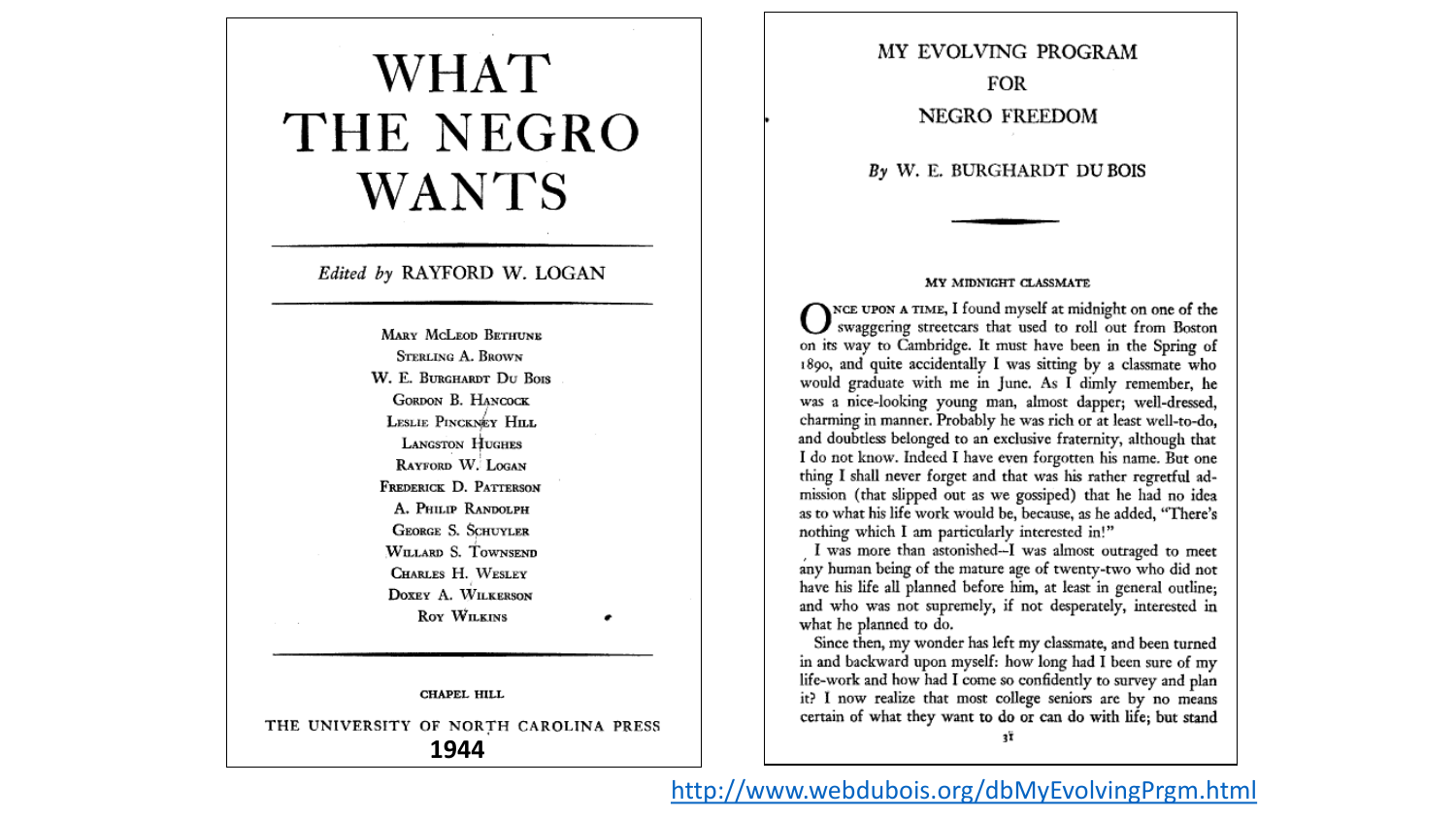#### **Key questions to guide us in reading this essay**

- **1. How did DuBois analyze the box?**
- **2. How did DuBois live and struggle in the box?**
- **3. How did DuBois struggle out the box?**
- **4. How did DuBois fight for a new box?**

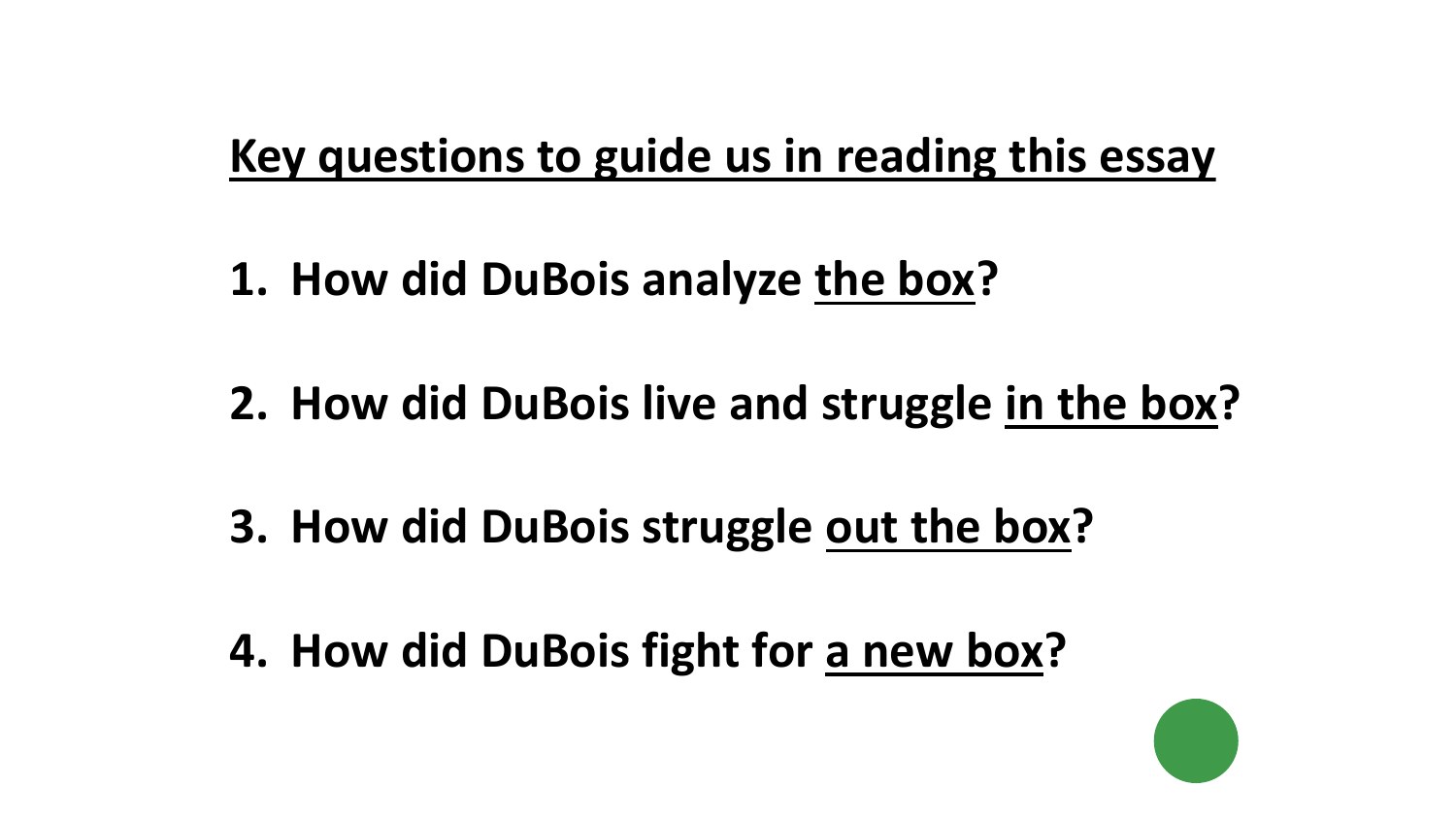### **DuBois has a basic view "in the box."**

**"By 'Freedom' for Negroes, I meant and still mean, full economic, political and social equality with American citizens, in thought, expression, and action, with no discrimination based on race or color." (paragraph 100) =**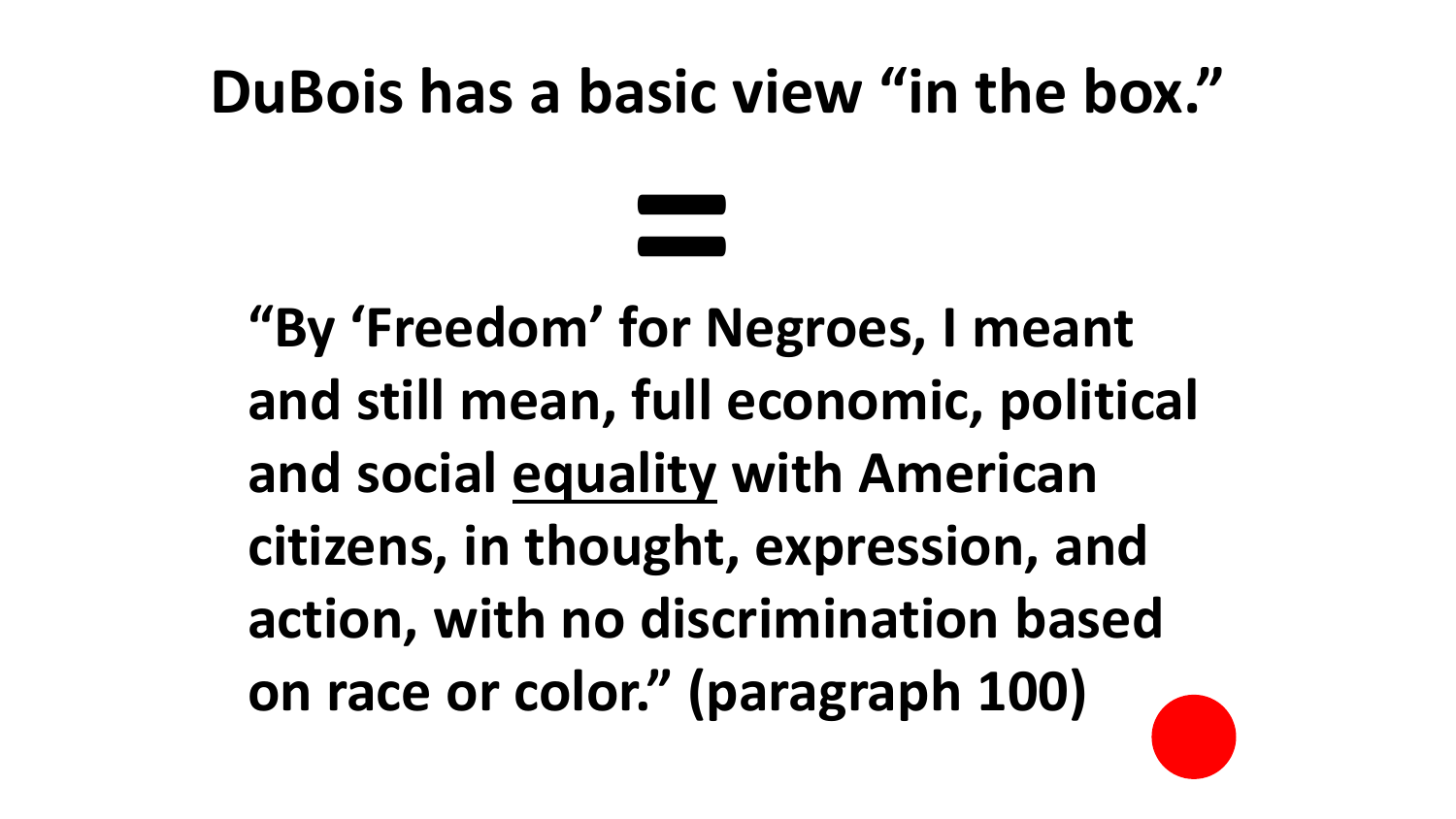#### **DuBois defines three stages of his work.**

- **1. "1885 – 1910 The truth shall make ye free." (122)**
- **2. "1900 – 1930 United Action on the part of thinking Americans, white and Black, to force the truth concerning Negroes to the attention of the nation." (124)**
- **3. "1928 – 1944 Scientific investigation and organized action among Negroes, in close, co-operation, to secure the survival of the Negro race, until the cultural development of America and the world is willing to recognize Negro freedom." (126)**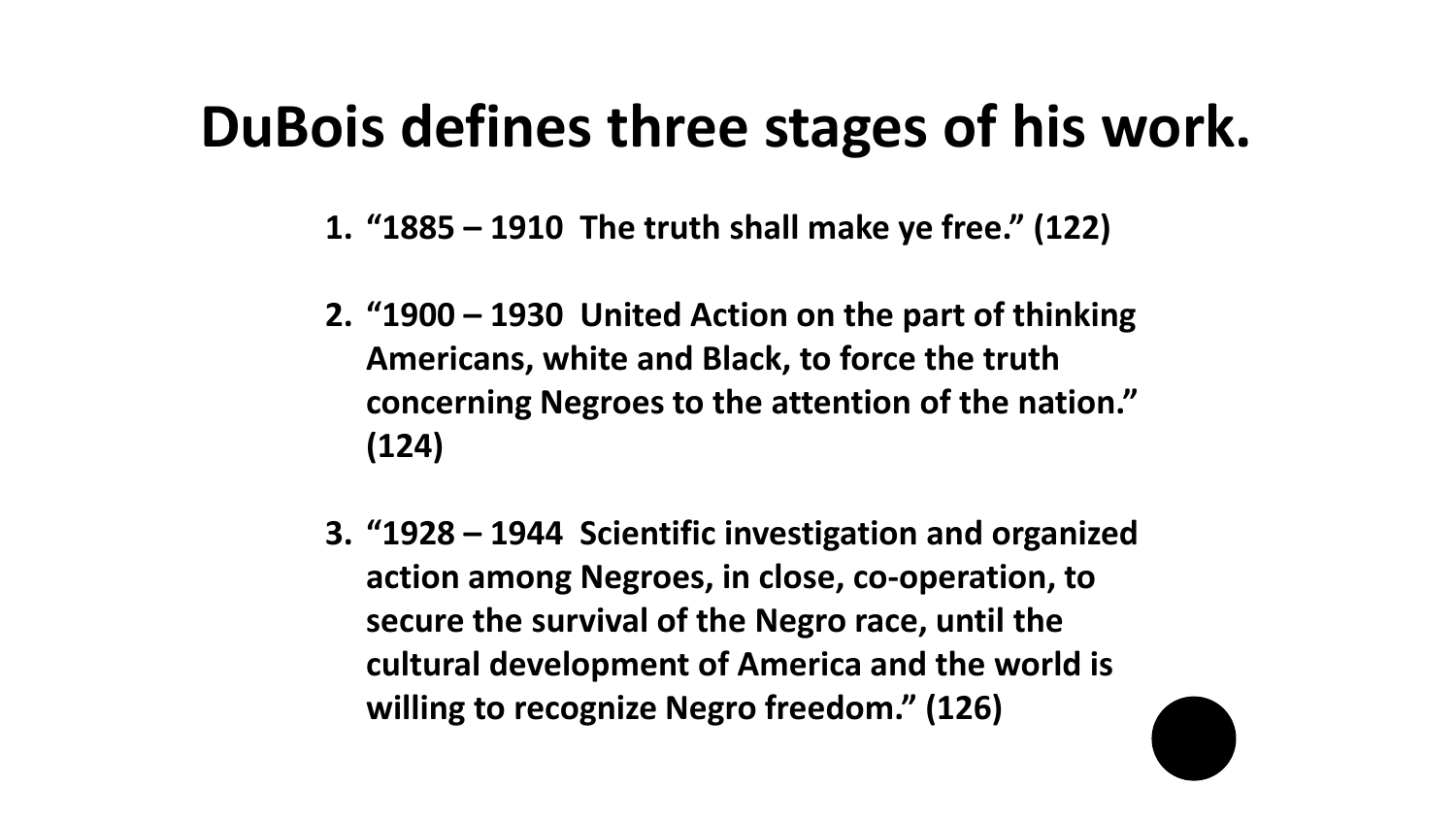### **DuBois - a Sociologist**

**"I saw the action of physical law in the actions of men; but I saw more than that: I saw rhythms and tendencies; coincidences and probabilities; and I saw that, which for want of any other word, I must in accord with the strict tenets of Science, call Chance. I went forward to build a sociology, which I conceived of as the attempt to measure the element of Chance in human conduct. This was the Jamesian pragmatism, applied not simply to ethics, but to all human action, beyond what seemed to me, increasingly, the distinct limits of physical law. " (75)**

**"I began with a bibliography of Nat Turner and ended with a history of the suppression of the African Slave Trade to America; neither needed to be done again at least in my day. Thus in my quest for basic knowledge with which to help guide the American Negro, I came to the study of sociology, by way of philosophy and history rather than by physics and biology, which was the current approach; moreover at that day, Harvard recognized no "science" of sociology and for my doctorate, after hesitating between history and economics, I chose history. On the other hand, psychology, hovering then at the threshold of experiment under Münsterberg, soon took a new orientation which I could understand from the beginning. " (26)**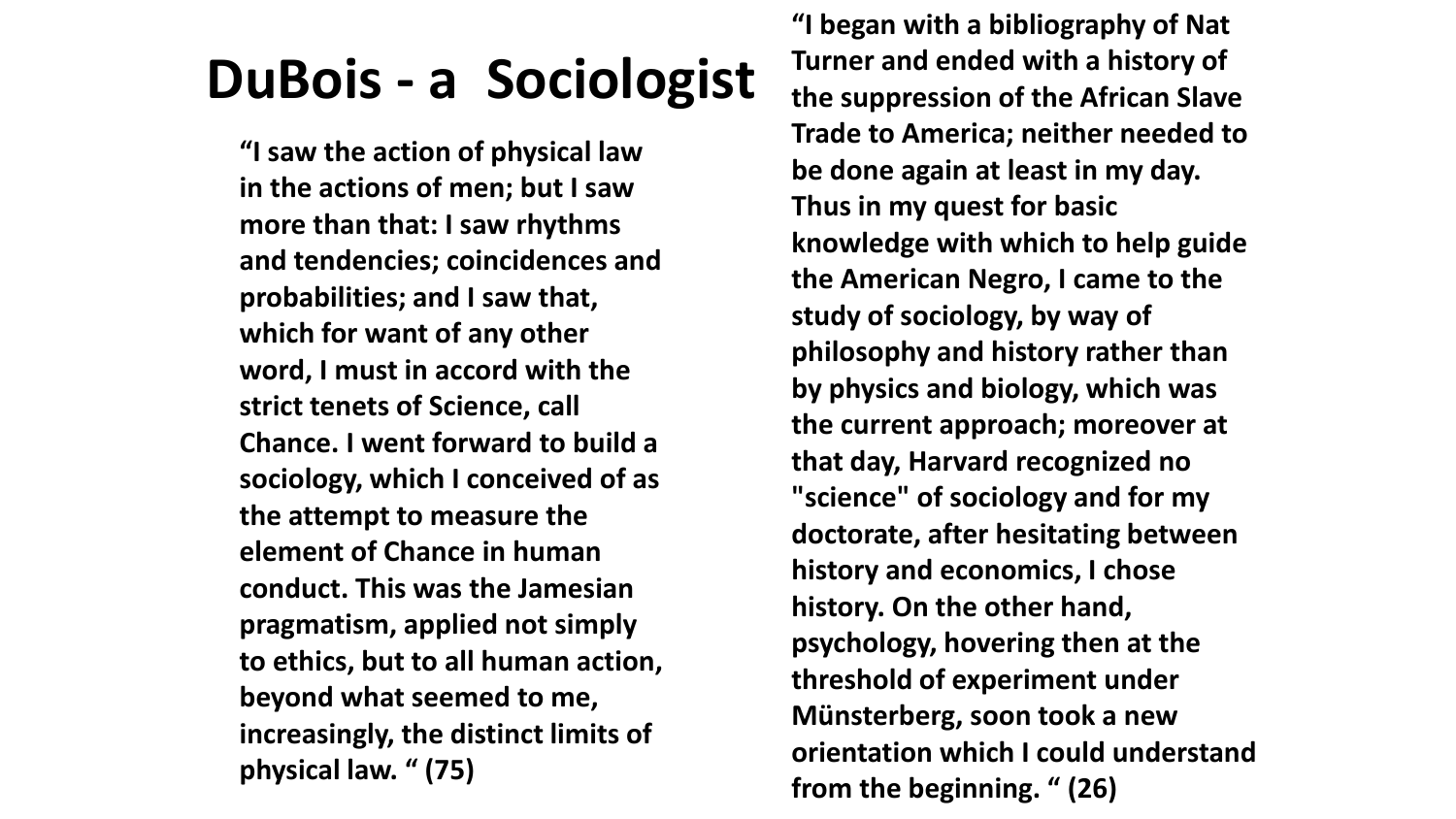## **Theoretical orientation is critical**

**"It was of course crazy for me to dream that America, in the dawn of the Twentieth Century, with Colonial Imperialism, based on the suppression of colored folk, at its zenith, would encourage, much less adequately finance, such a program at a Negro college under Negro scholars. My faith in its success was based on the firm belief that race prejudice was based on widespread ignorance. My long-term remedy was Truth: carefully gathered scientific proof that neither color nor race determined the limits of a man's capacity or desert. I was not at the time sufficiently Freudian to understand how little human action is based on reason; nor did I know Karl Marx well enough to appreciate the economic foundations of human history." (51)**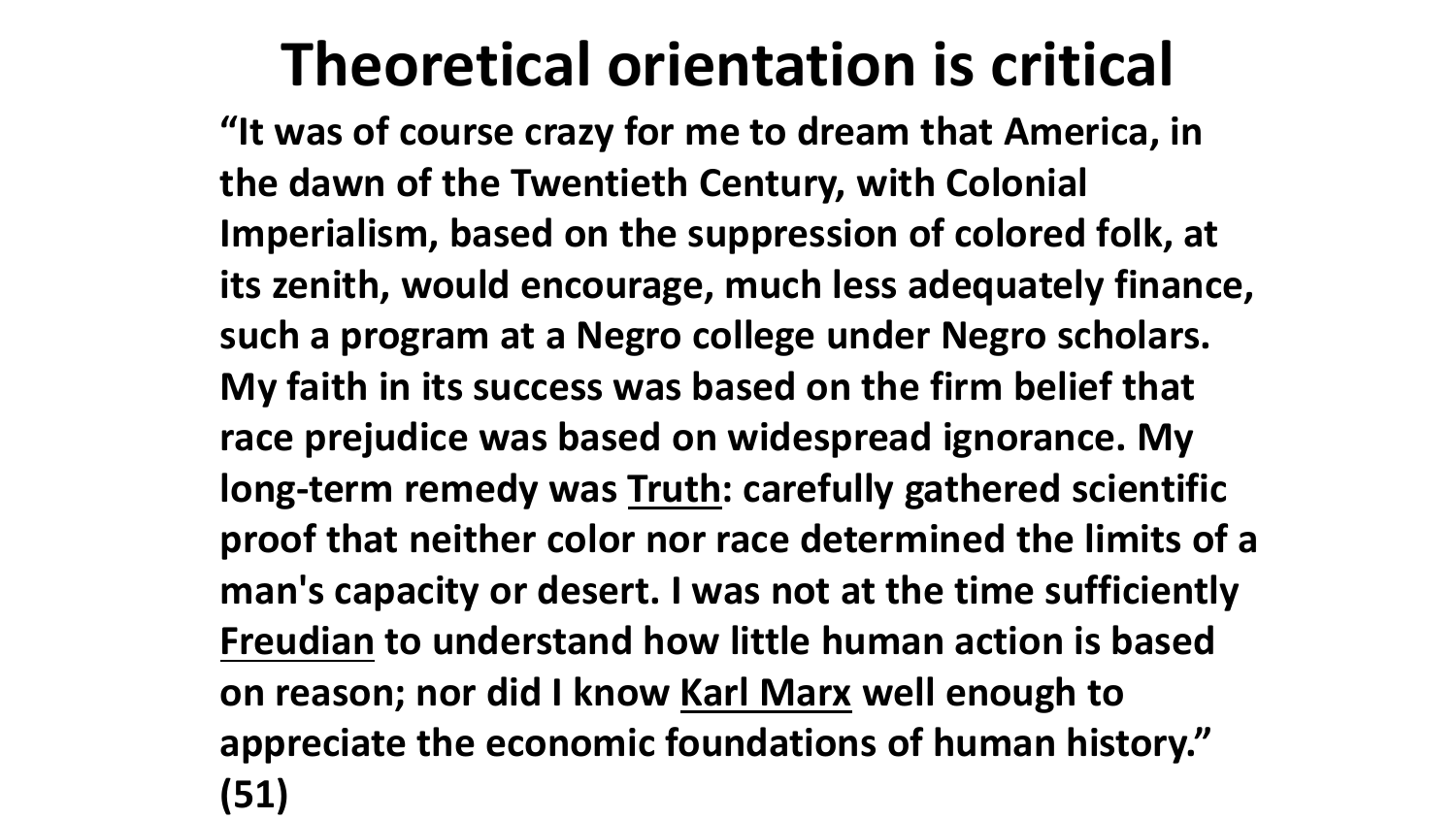# **DuBois defines the 20th century box: Structure**

**"For the American Negro, the last decade of the 19th, and the first decade of the 20th Centuries were more critical than the Reconstruction years of 1868 to 1876. Yet they have received but slight attention from historians and social students. They are usually interpreted in terms of personalities, and without regard to the great social forces that were developing. This was the age of triumph for Big Business, for Industry, consolidated and organized on a world-wide scale, and run by white capital with colored labor. The southern United States was one of the most promising fields for this development, with invaluable staple crops, with a mass of cheap and potentially efficient labor, with unlimited natural power and use of unequalled technique, and with a transportation system reaching all the markets of the world." (54)**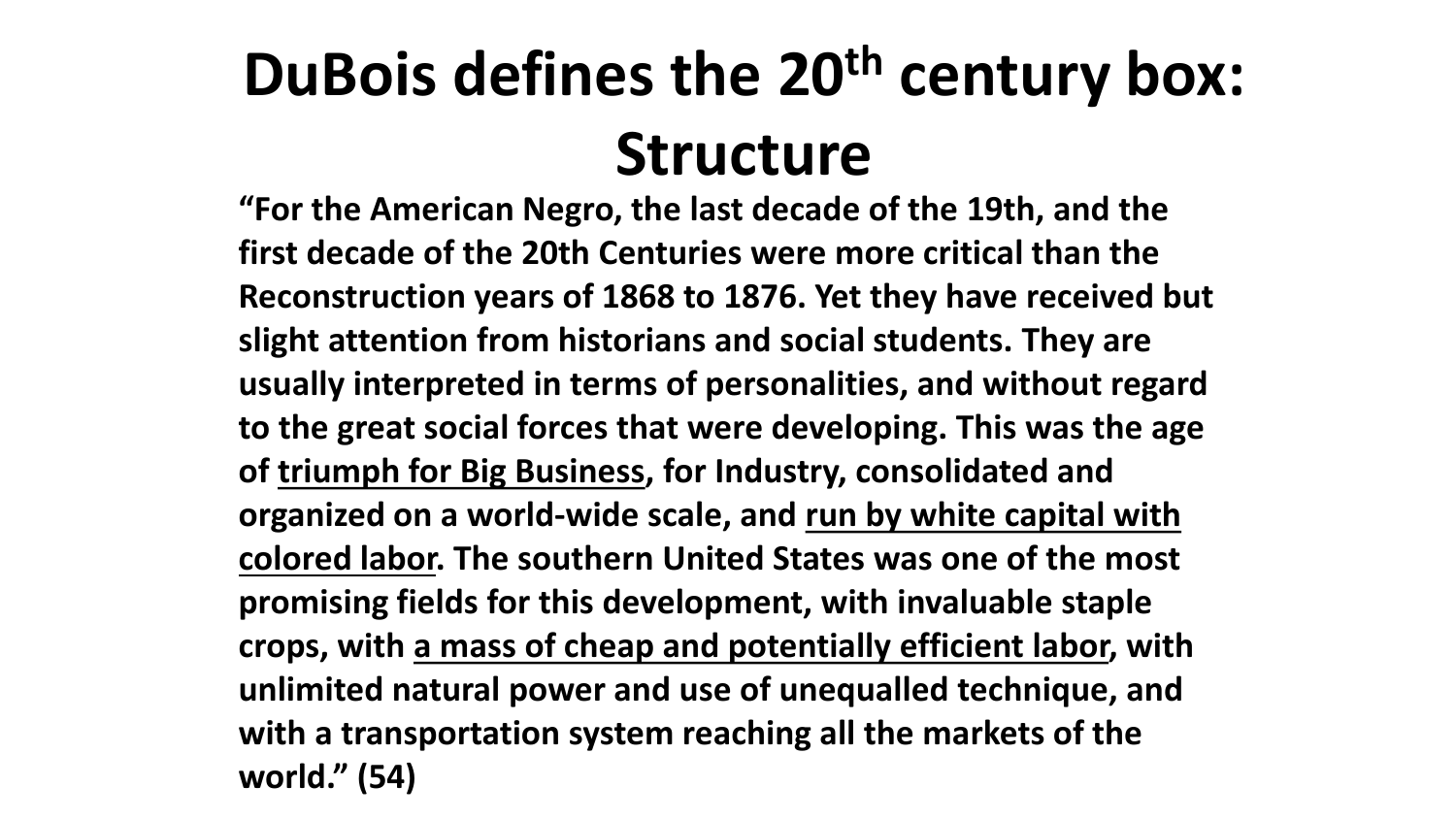## **DuBois defines the 20th century box: Policy**

**"…a new racial philosophy for the South was evolved. This philosophy seemed to say that the attempt to over-educate a "child race" by furnishing chiefly college training to its promising young people, must be discouraged; the Negro must be taught to accept what the whites were willing to offer him; in a world ruled by white people and destined so to be ruled, the place of Negroes must be that of an humble, patient, hard-working group of laborers, whose ultimate destiny would be determined by their white employers. Meantime, the South must have education on a broad and increasing basis, but primarily for whites; for Negroes, education, for the present, should be confined increasingly to elementary instruction, and more especially to training in farming and industry, calculated to make the mass of Negroes laborers contented with their lot and tractable." (56)**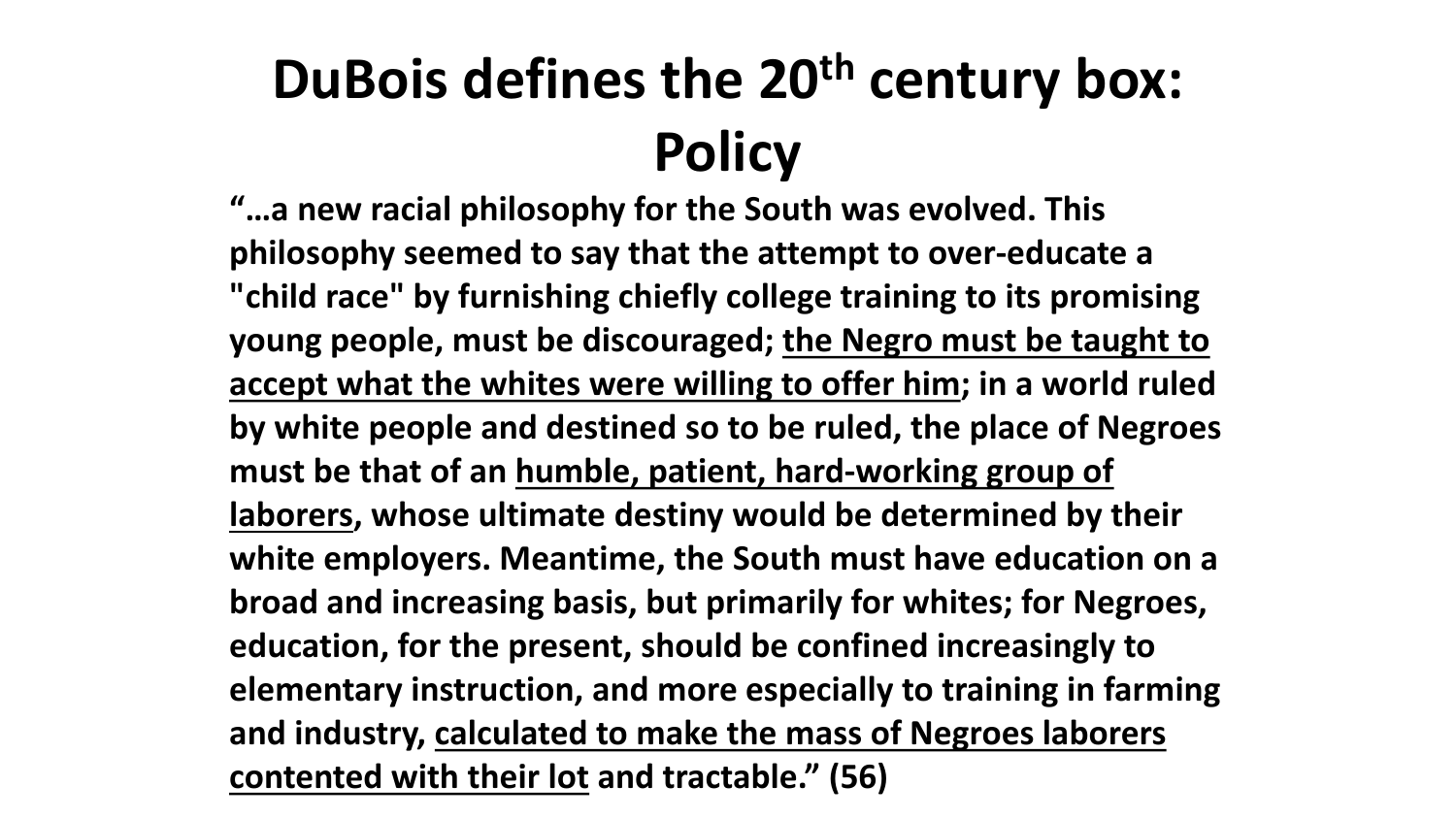## **The promise of social science**

**"It was a hard job, but I completed it by the Spring of 1898 and published it a year later, under the auspices of the University, as** *The Philadelphia Negro* **… First of all I became painfully aware that merely being born in a group, does not necessarily make one possessed of complete knowledge concerning it. I had learned far more from Philadelphia Negroes than I had taught them concerning the Negro Problem. Before the American Academy, affiliated with the University, I laid down in public session in 1899, a broad program of scientific attack on this problem, by systematic and continuous study; and I appealed to Harvard, Columbia and Pennsylvania, to take up the work." (40)**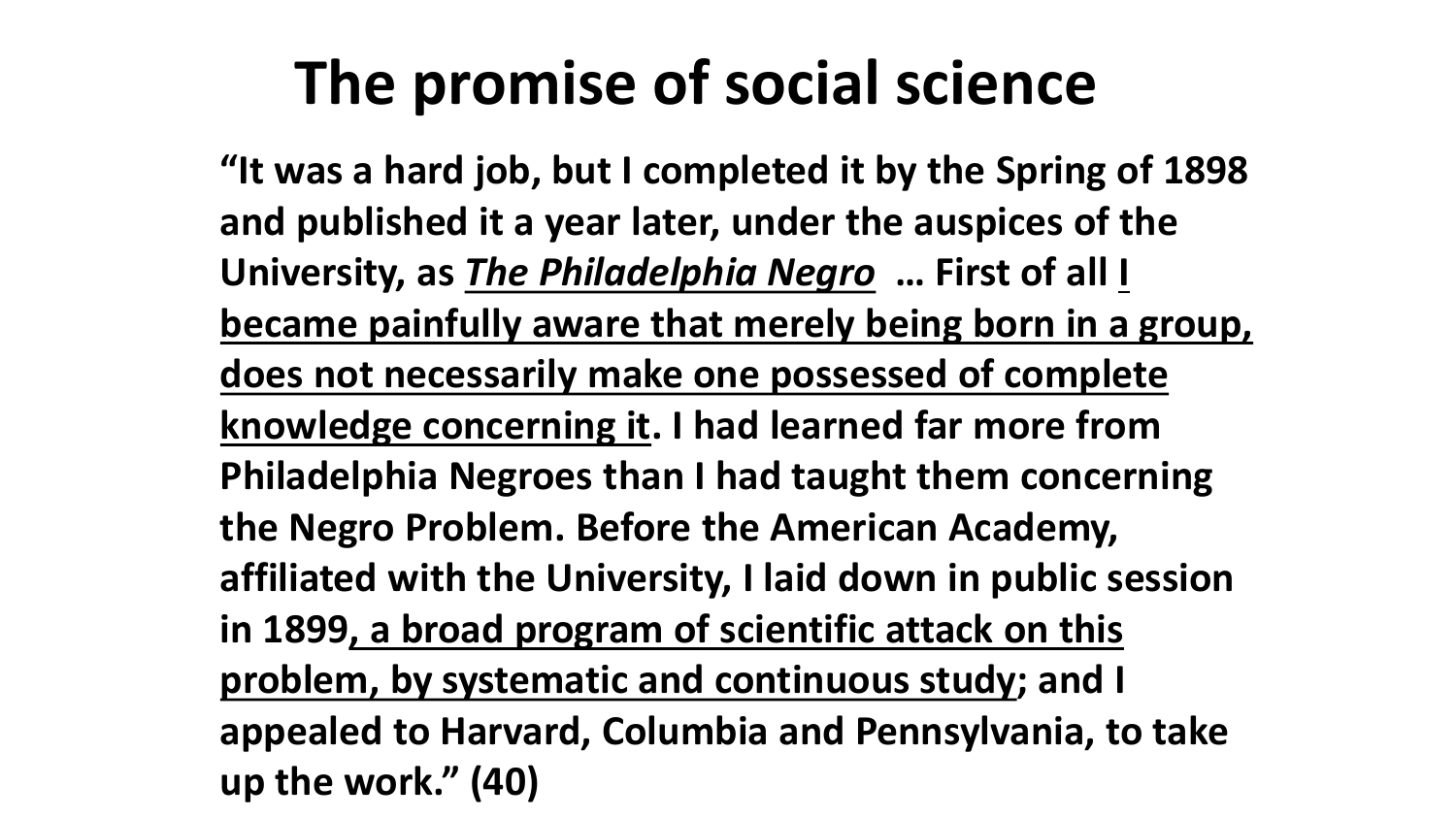## **DuBois launched a scientific program of study at Atlanta University**

**"1896,** *Mortality among Negroes in Cities*

**1897,** *Social and Physical Condition of Negroes in Cities*

**1898,** *Some Efforts of Negroes for Social Betterment*

**1899,** *The Negro in Business*

**1900,** *The College-bred Negro*

**1901,** *The Negro Common School*

**1902,** *The Negro Artisan*

**1903,** *The Negro Church*

**1904,** *Notes on Negro Crime*

**1905,** *A Select Bibliography of the American Negro" (45)*

#### **First 10 conferences Plan for annual conference s (1914)**

- "**1. Population: Distribution and Growth**
- **2. Biology: Health and Physique**
- **3. Socialization: Family, Group and Class**
- **4. Cultural Patterns: Morals and Manners**
- **5. Education**
- **6. Religion and the Church**
- **7. Crime**
- **8. Law and Government**
- **9. Literature and Art**
- **10. Summary and Bibliography" (49)**

#### *…one box at a time…*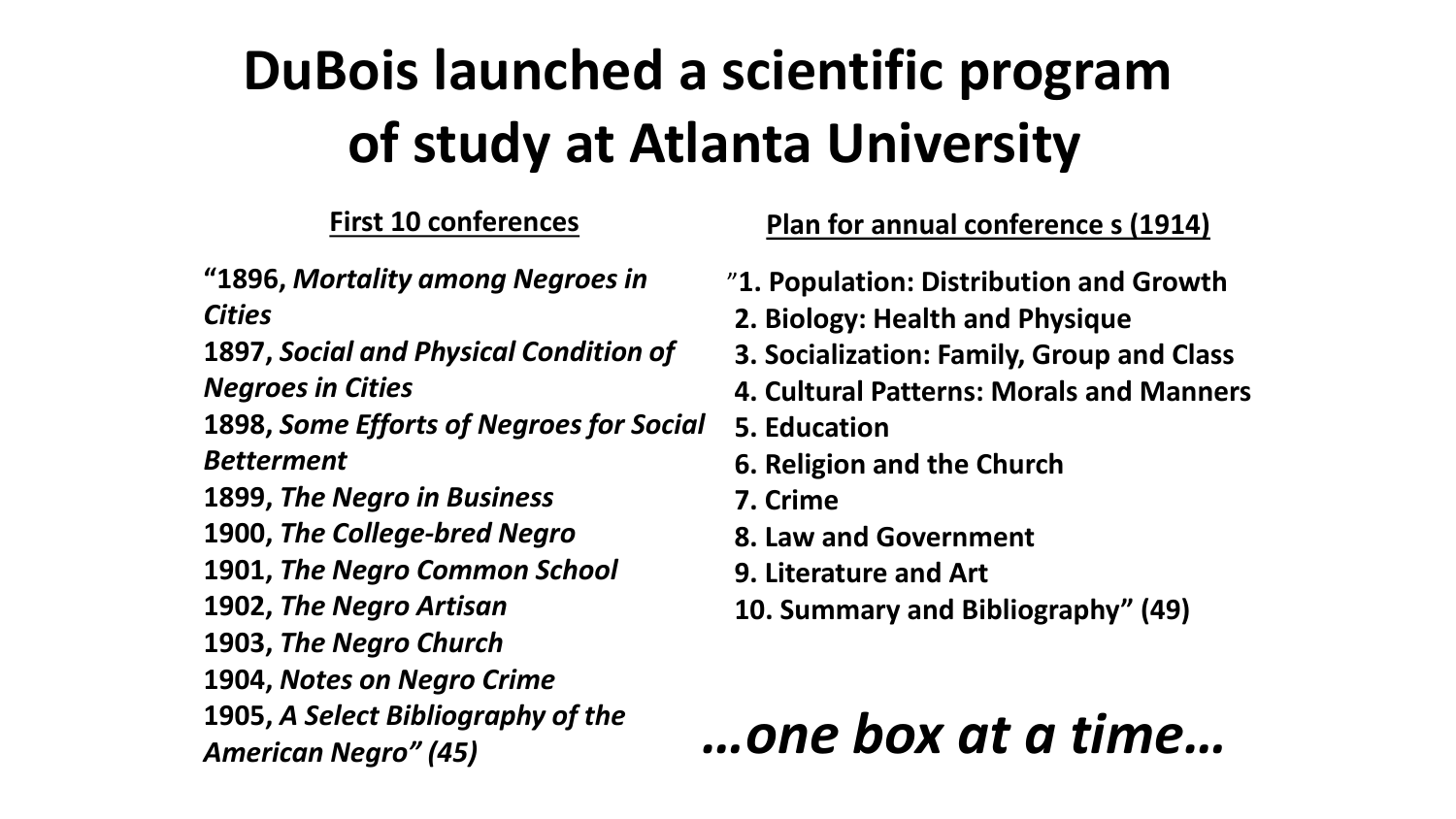**"Between 1935 and 1941, I wrote and published three volumes: a study of the Negro in Reconstruction; a study of the black race in history and an autobiographical sketch of my concept of the American race problem. To these I was anxious to add an Encyclopaedia of the Negro. I had been chosen in 1934 to act as editor-in-chief of the project of the Phelps-Stokes Fund to prepare and publish such a work. I spent nearly ten years of intermittent effort on this project and secured co-operation from many scholars, white and black, in America, Europe and Africa. But the necessary funds could not be secured. Perhaps again it was too soon to expect large aid for so ambitious a project, built mainly on Negro scholarship. Nevertheless, a preliminary volume summarizing this effort will be published in 1940." (91)**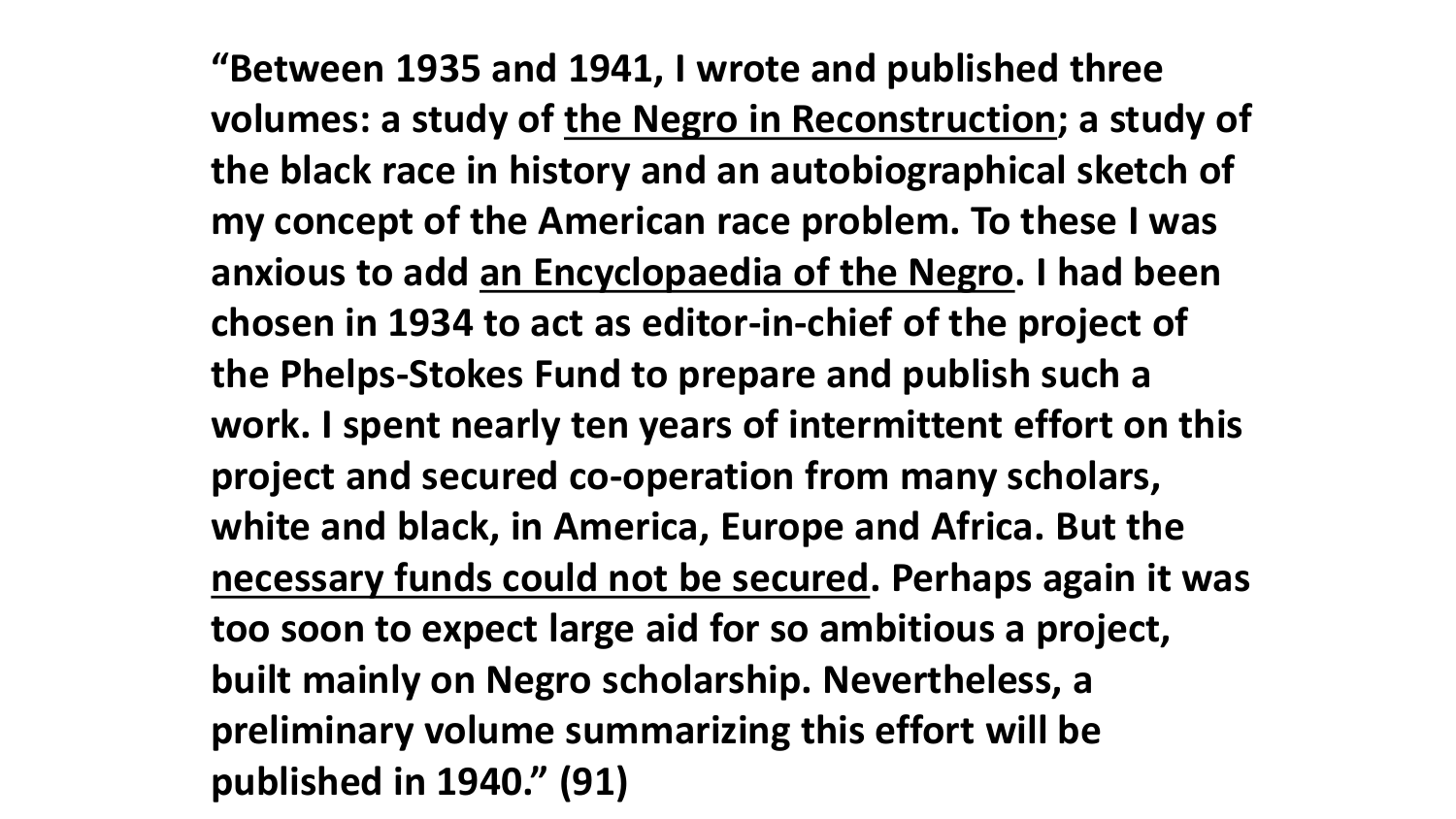# **In sum…**

**1.The box could be studied**

**2.Truth does not stand alone**

**3.Reason confronts the irrational**

**4.Morality must confront power**

**5.Our goal is freedom, equality**



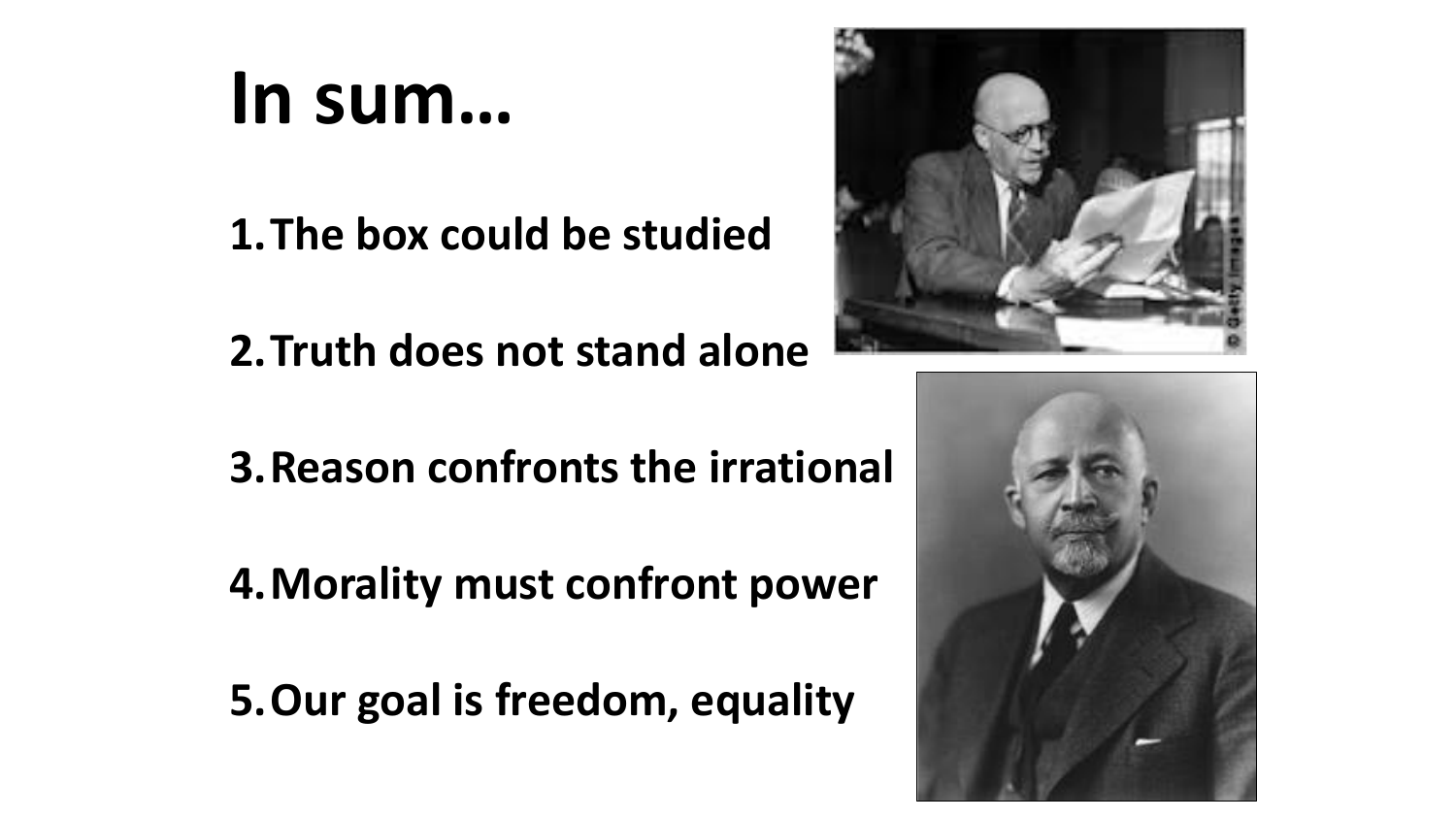#### **First stage of "in the box": Youth**

**"I had almost no experience of segregation or color discrimination. My schoolmates were invariably white; I joined quite naturally all games, excursions, church festivals; recreations like coasting, skating and ball-games. I was in and out of the homes of nearly all my mates, and ate and played with them. I was a boy unconscious of color discrimination in any obvious and specific way." (4)**

**"The secret of life and the loosing of the color bar, then, lay in excellence, in accomplishment; if others of my family, of my colored kin, had stayed in school, instead of quitting early for small jobs, they could have risen to equal whites. On this my mother quietly insisted. There was no real discrimination on account of color—it was all a matter of ability and hard work." (6)**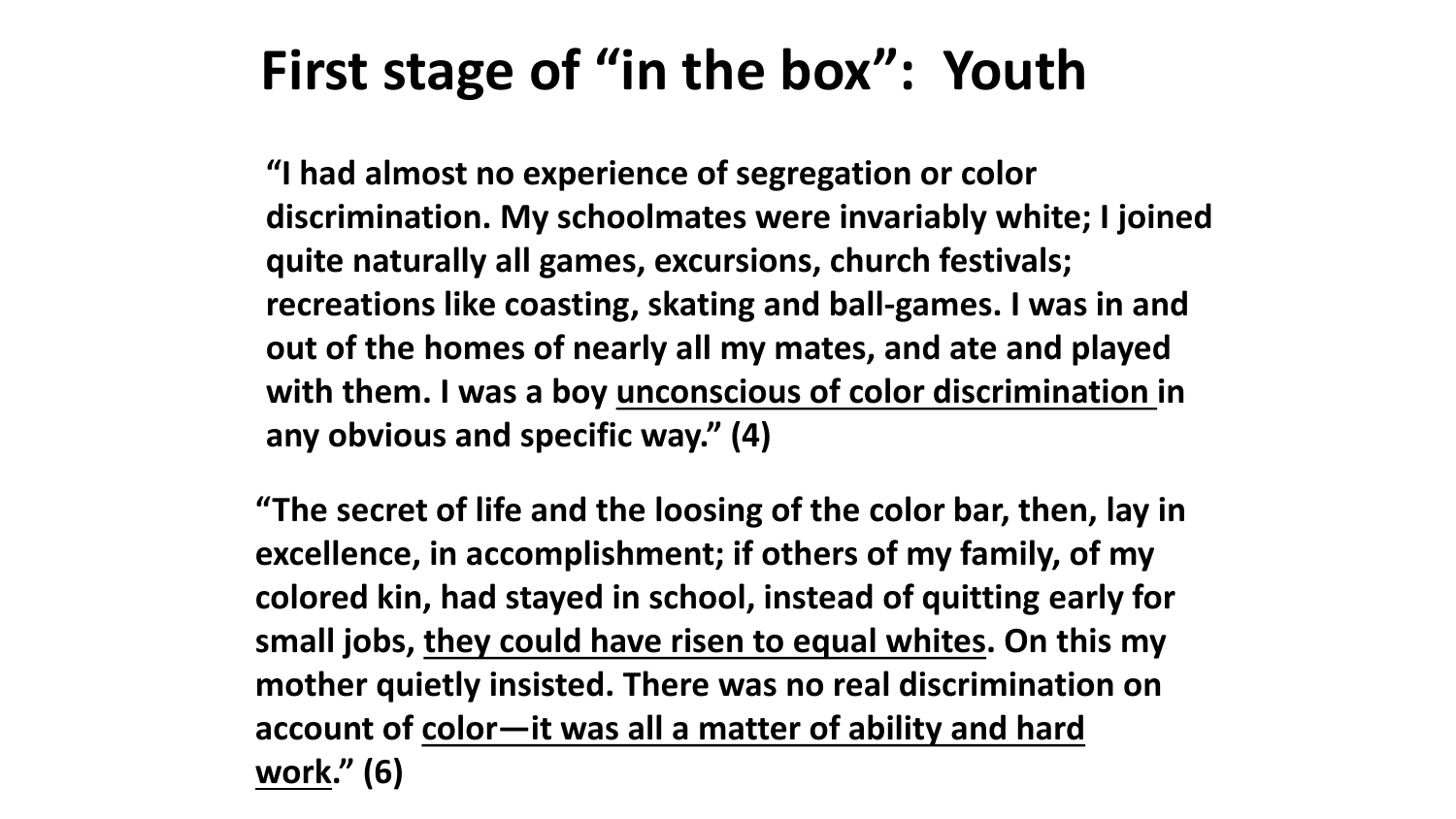## **Out the box…**



**"Thus in the Fall of 1885 and at the age of seventeen, I was tossed boldly into the "Negro Problem." From a section and circumstances where the status of me and my folk could be rationalized as the result of poverty and limited training, and settled essentially by schooling and hard effort, I suddenly came to a region where the world was split into white and black halves, and where the darker half was held back by race prejudice and legal bonds, as well as by deep ignorance and dire poverty.** 

**But facing this was not a little lost group, but a world in size and a civilization in potentiality. Into this world I leapt with provincial enthusiasm. A new loyalty and allegiance replaced my Americanism: henceforward I was a Negro." (14-15)**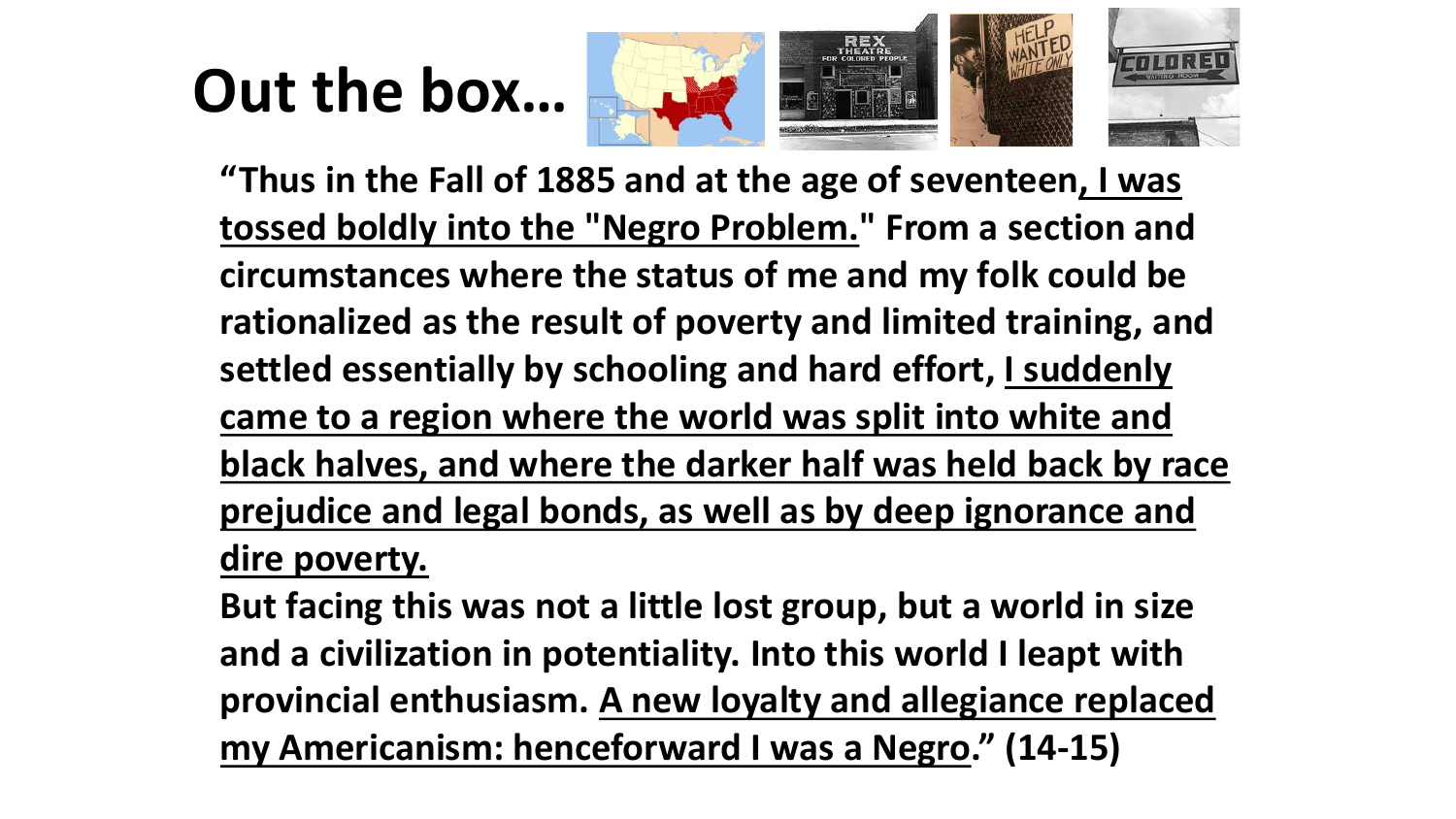# **Role of the talented tenth:**

**"I replaced my hitherto egocentric world by a world centering and whirling about my race in America. To this group I transferred my plan of study and accomplishment. Through the leadership of men like me and my fellows, we were going to have these enslaved Israelites out of the still enduring bondage in short order. It was a battle which might conceivably call for force, but I could think it confidently through mainly as a battle of wits; of knowledge and deed, which by sheer reason and desert, must eventually overwhelm the forces of hate, ignorance and reaction." (17)**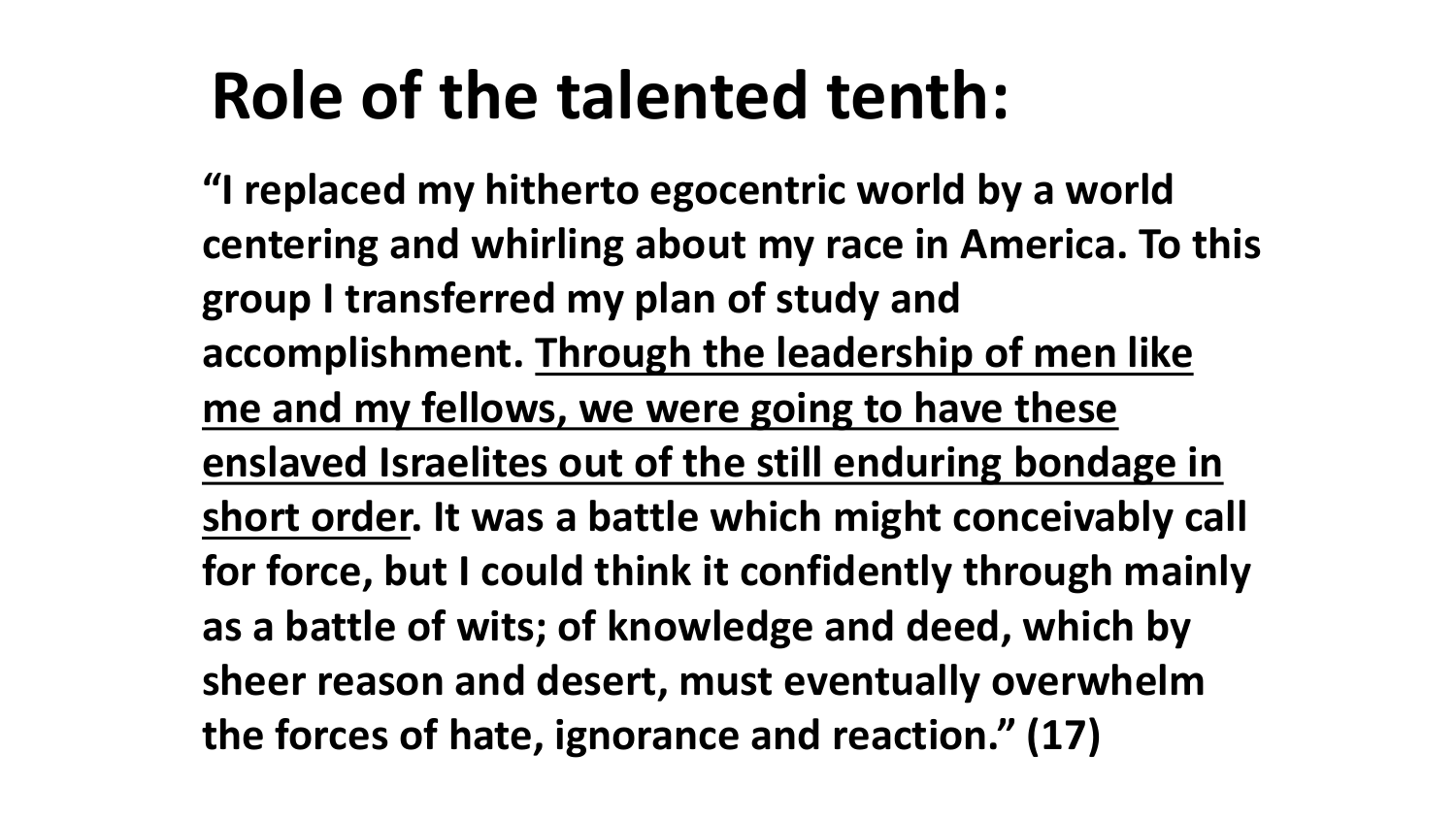# **Back in the box but not all the way**

**"Nevertheless my friends and companions were taken from the colored students of Harvard and neighboring institutions, and the colored folk of Boston and other cities. With them I led a happy and inspiring life. There were among them many educated and well-todo folk; many young people studying or planning to study; many charming young women. We met and ate, danced and argued and planned a new world. I was exceptional among them, in my ideas on voluntary race segregation; they for the most part saw salvation only in integration at the earliest moment and on almost any terms in white culture; I was firm in my criticism of white folk and in my more or less complete dream of a Negro self-sufficient culture even in America." (28)**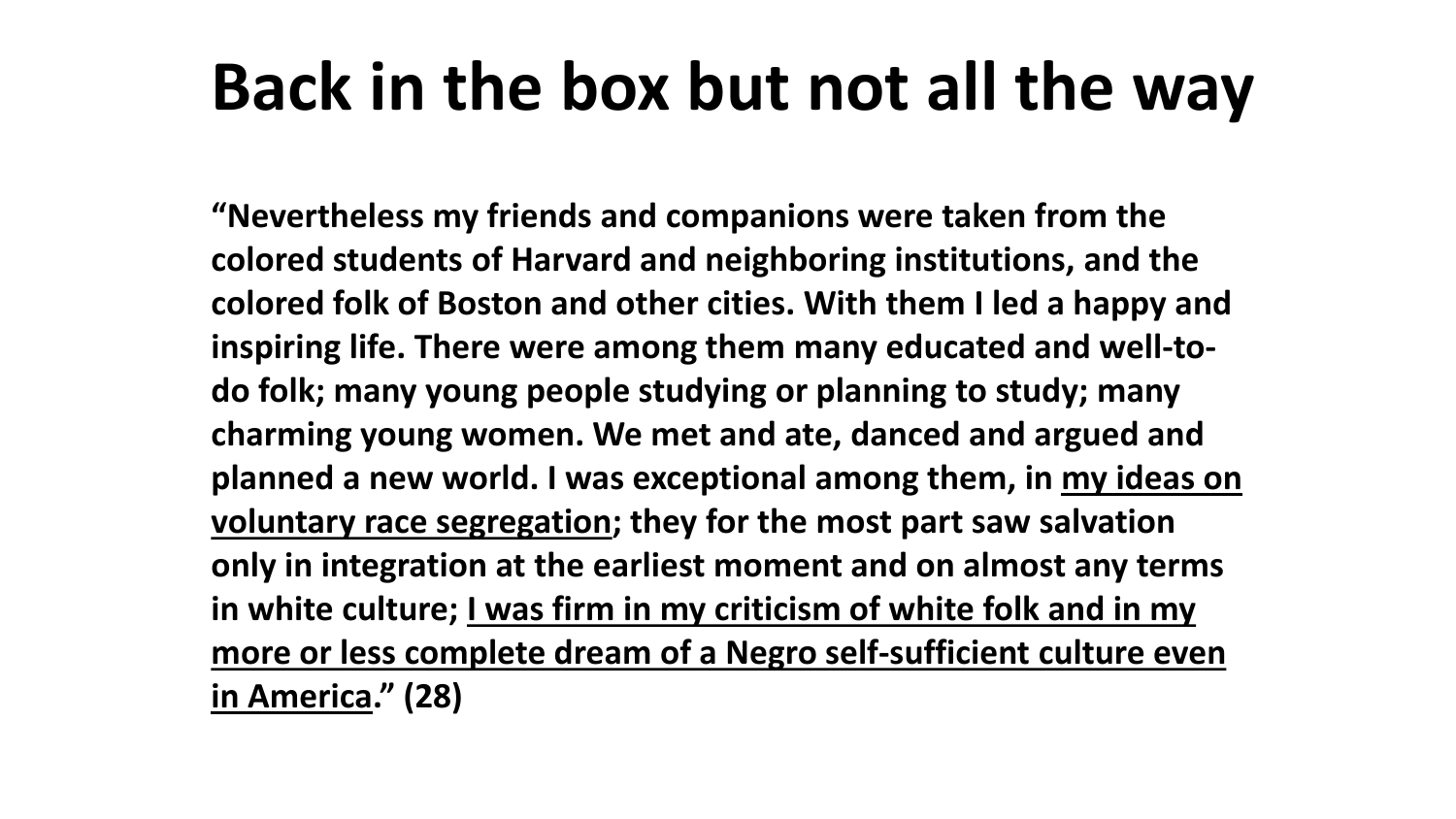### **Struggle inside the box…**



**"As I have said elsewhere, the National Association for the Advancement of Colored People 'proved between 1910 and the World War, one of the most effective organizations of the liberal spirit and the fight for social progress which the Negro race in America has known.' It fought frankly to make Negroes 'politically free from disfranchisement; legally free from caste and socially free from insult.' It established the validity of the Fifteenth Amendment, the unconstitutionality of the 'Grandfather Clause,' and the illegality of residential segregation. It reduced lynching from two hundred and thirty-five victims a year to a half dozen. But it did not and could not settle the 'Negro Problem.'" (69)**

**"This new field of endeavor represented a distinct break from my previous purely scientific program. While 'research' was still among my duties, there were in fact no funds for such work. My chief efforts were devoted to editing and publishing the**  *Crisis***, which I founded on my own responsibility, and over the protests of many of my associates. With the** *Crisis***, I essayed a new role of interpreting to the world the hindrances and aspirations of American Negroes. My older program appeared only as I supported my contentions with facts from current reports and observation or historic reference; my writing was reinforced by lecturing, and my facts increased by travel. " (70)**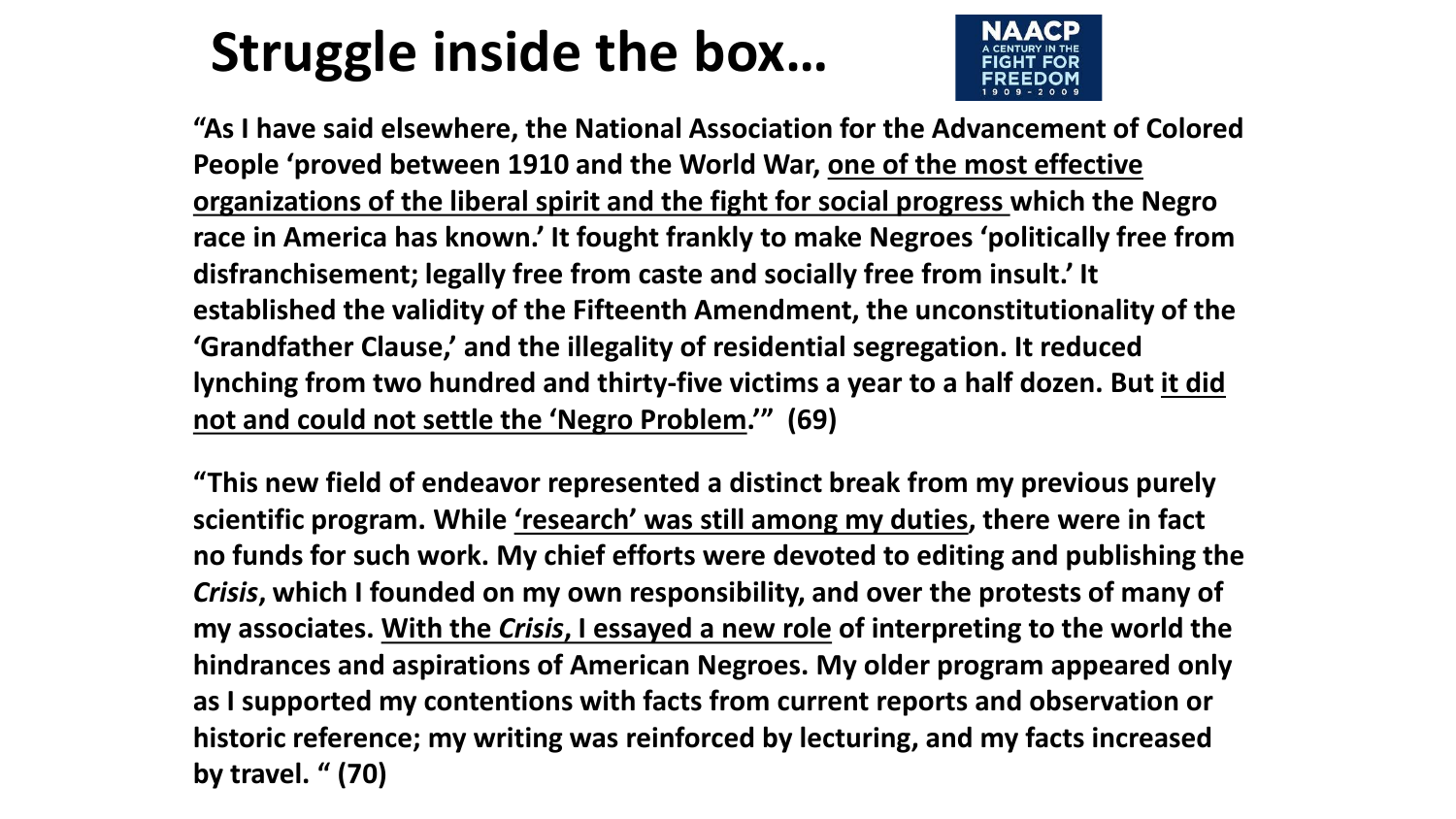# **Struggle out the box…**

**"The Pan-African congresses which I called in 1919, 1921 and 1923, were chiefly memorable for the excitement and opposition which they caused among the colonial imperialists. Scarcely a prominent newspaper in Europe but used them as a text of warning, and persisted in coupling them with the demagogic 'Garvey Movement,' then in its prime, as a warning for colonial governments to clamp down on colonial unrest. My only important action in this time, was a first trip to Africa, almost by accident, and a vaster conception of the role of black men in the future of civilization." (80)**

**"From 1910 to 1920, I had followed the path of sociology as an inseparable part of social reform, and social uplift as a method of scientific social investigation; then, in practice, I had conceived an interracial culture as superseding as our goal, a purely American culture; before I had conceived a program for this path, and after throes of bitter racial strife, I had emerged with a program of Pan-Africanism, as organized protection of the Negro world led by American Negroes. But American Negroes were not interested." (82)**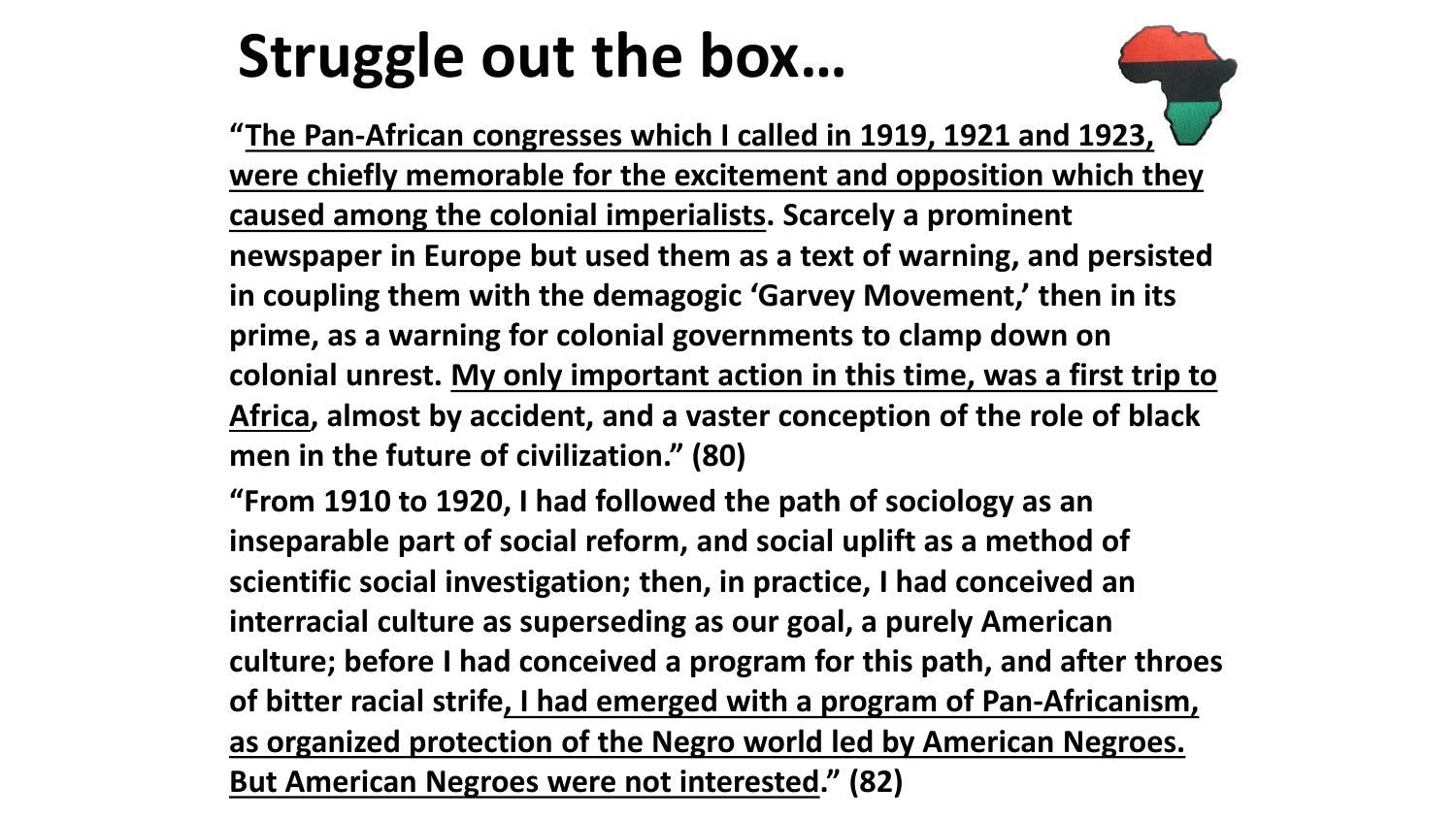### **DuBois said capitalism is not the answer**

**"I saw of course but little of Russia in one short month. I came to no conclusions as to whether the particular form of the Russian state was permanent or a passing phase…But of one thing I am certain: I believe in the dictum of Karl Marx, that the economic foundation of a nation is widely decisive for its politics, its art and its culture. I saw clearly, when I left Russia, that our American Negro belief that the right to vote would give us work and decent wage; would abolish our illiteracy and decrease our sickness and crime, was justified only in part; that on the contrary, until we were able to earn a decent, independent living, we would never be allowed to cast a free ballot; that poverty caused our ignorance, sickness and crime; and that poverty was not our fault but our misfortune, the result and aim of our segregation and color caste; that the solution of letting a few of our capitalists share with whites in the exploitation of our masses, would never be a solution of our problem, but the forging of eternal chains, as Modern India knows to its sorrow." (85)**